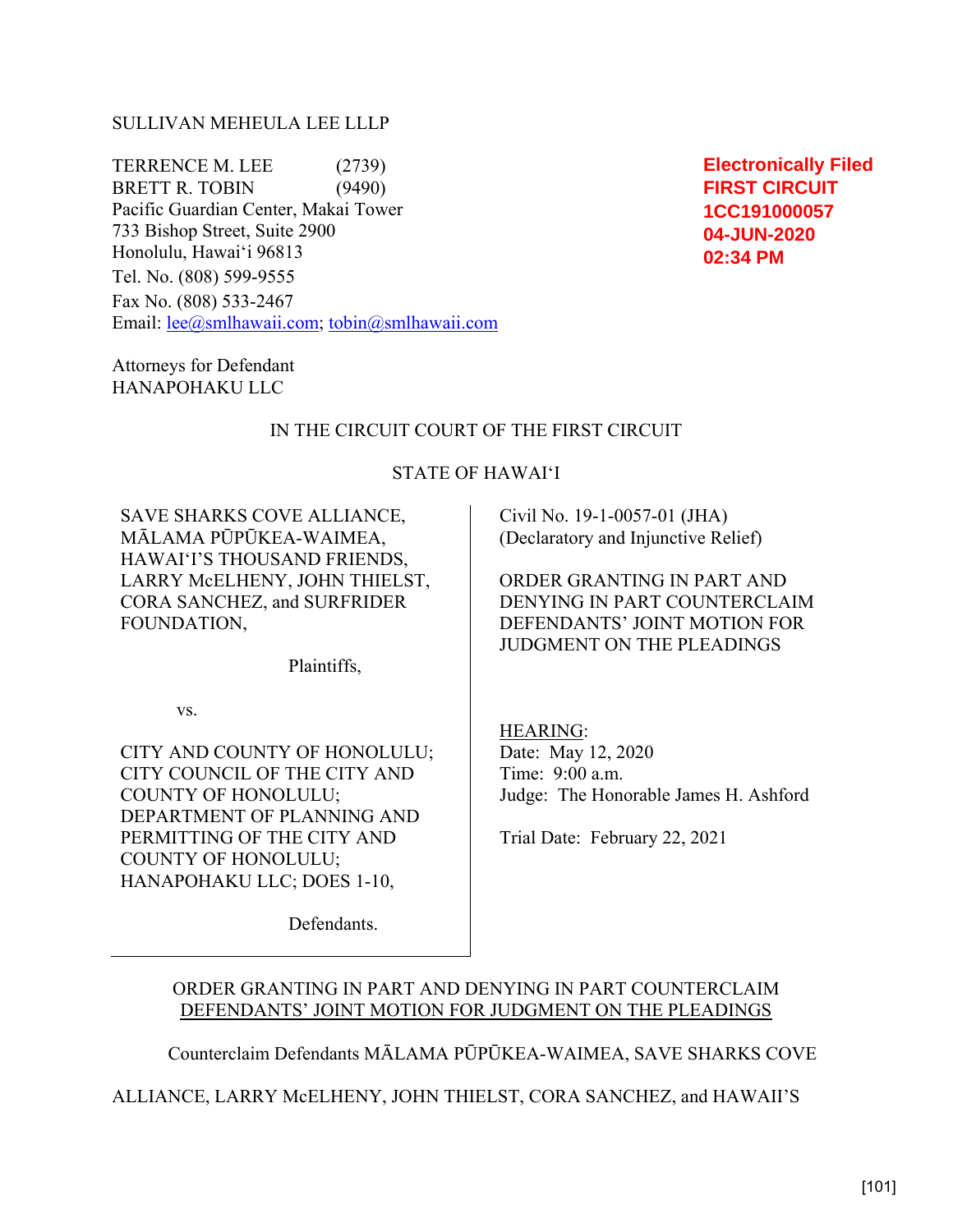THOUSAND FRIENDS' Joint Motion for Judgment on the Pleadings, filed March 13, 2020("Motion"), came on for hearing before the Honorable James H. Ashford on May 12, 2020 at 9:00 a.m. Timothy Vandeveer and Margaret Wille appeared on behalf of Counterclaim Defendants Save Sharks Cove Alliance, Larry McElheny, John Thielst, Cora Sanchez and Surfrider Foundation. Gene Lau appeared on behalf of Counterclaim Defendant Hawaii's Thousand Friends. Erika Amatore appeared on behalf of Counterclaim Defendant Malama Pupukea-Waimea. Brett Tobin appeared on behalf of Counterclaim Plaintiff Hanapohaku LLC ("Counterclaim Plaintiff"). Brad Saito, Department of Corporation Counsel, appeared on behalf of Defendants City and County of Honolulu, City Council of the City and County of Honolulu, and the Department of Planning and Permitting of the City and County of Honolulu.

The Court has considered the briefs and the arguments of counsel. On this basis, and for good cause appearing, the Court hereby Orders that:

The Motion is GRANTED IN PART AND DENIED IN PART, as follows:

1. Counterclaim Plaintiff's counterclaim for abuse of process claim is dismissed, without prejudice;

2. The Motion is denied in all other respects, without prejudice.

DATED: Honolulu, Hawai'i, \_\_\_\_\_\_\_\_\_\_\_\_\_\_\_\_\_\_\_\_\_\_\_\_\_\_\_\_\_\_\_\_\_\_\_\_\_\_\_\_\_\_\_\_\_\_\_. June 4, 2020

/s/ James H. Ashford



Judge of the above-entitled Court

*Save Sharks Cove Alliance, et al. v. City and County of Honolulu, et al.*; Civil No. 19-1-0057-01 (JHA); ORDER GRANTING IN PART AND DENYING IN PART COUNTERCLAIM DEFENDANTS' JOINT MOTION FOR JUDGMENT ON THE PLEADINGS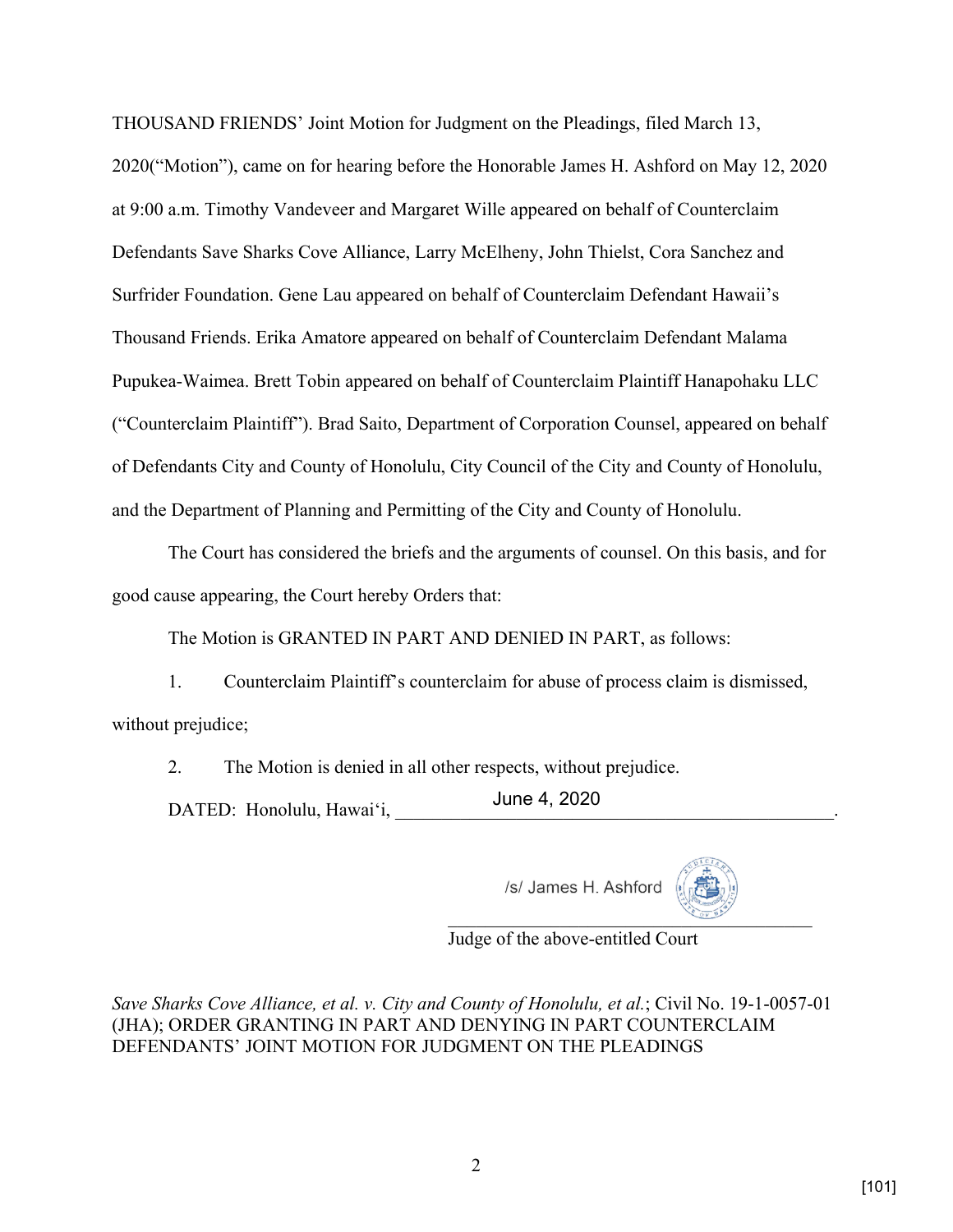# **NOTICE OF ELECTRONIC FILING**

**Electronically FiledFIRST CIRCUIT 1CC19100005704-JUN-202002:34 PM**

An electronic filing was submitted in Case Number 1CC191000057. You may review the filing through the Judiciary Electronic Filing System. Please monitor your email forfuture notifications.

> **Case ID:** 1CC191000057 **Title:** SAVE SHARKS COVE ALLIANCE VS C & C OF HONOLULU**Filing Date / Time:** THURSDAY, JUNE 4, 2020 02:34:27 PM**Filing Parties:** Terrence LeeBrett Tobin **Case Type:** Circuit Court Civil **Lead Document(s):Supporting Document(s):** 101-Order-Grant/Deny in Part **Document Name:** 101-ORDER GRANTING IN PART AND DENYING IN PART COUNTERCLAIM DEFENDANTS' JOINT MOTIONFOR JUDGMENT ON THE PLEADINGS

If the filing noted above includes a document, this Notice of Electronic Filing is service of the document under the Hawai`i Electronic Filing and Service Rules.

This notification is being electronically mailed to:Timothy Alden Vandeveer ( tim@mwlawhawaii.com )Melenaniikeawak Coleman ( mele.coleman@honolulu.gov )Brett Richard Tobin ( tobin@smlhawaii.com )Gene K. Lau ( glau@hamlaw.net ) Pamela W. Bunn ( Pam.Bunn@dentons.com )Erika L. Amatore ( erika.amatore@dentons.com )Brad Tamio Saito ( bsaito@honolulu.gov )First Circuit Court 10th Division (10thdivision.1cc@courts.hawaii.gov)